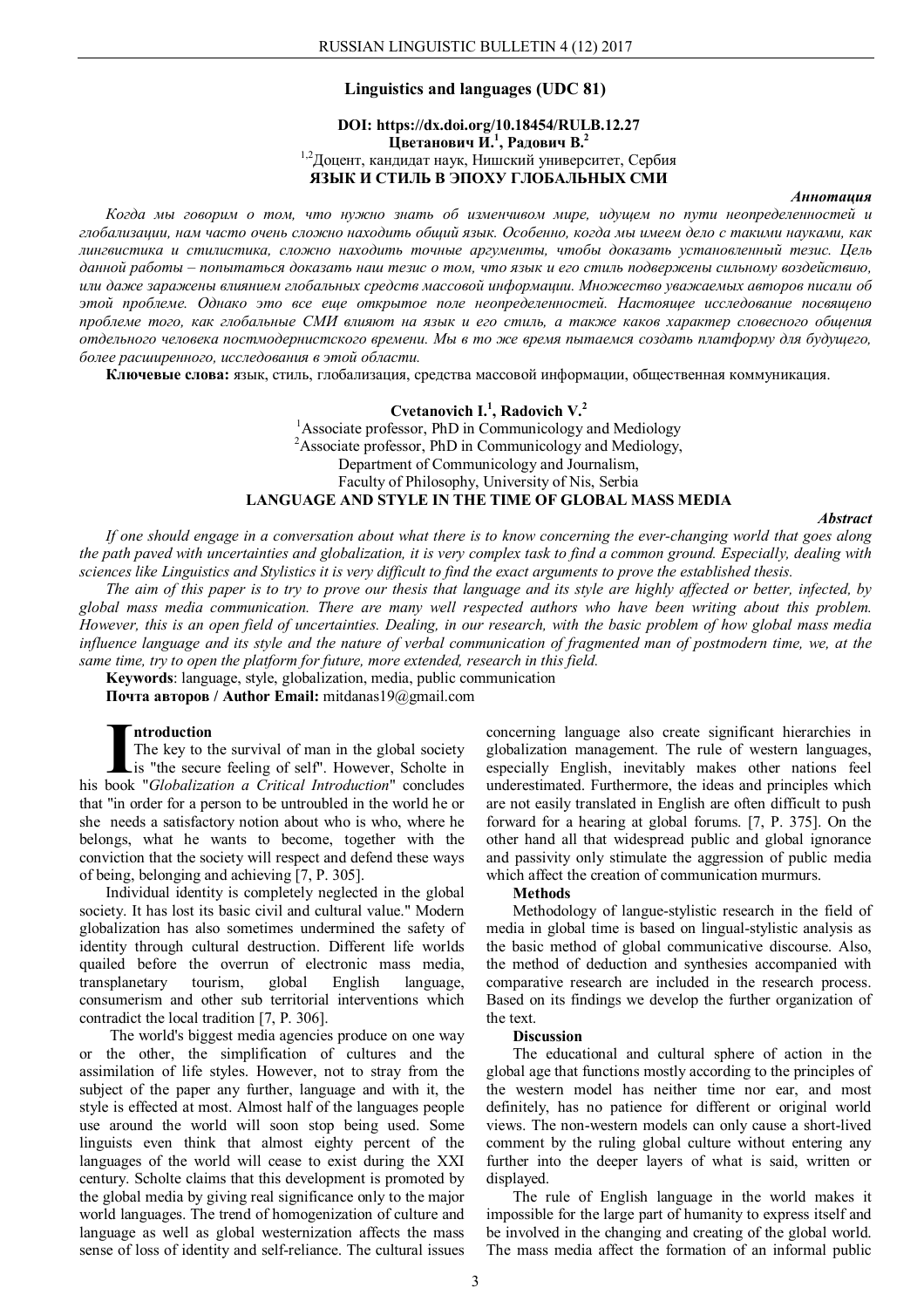education by addressing thousands of information. People in the world should learn more about globalization and its fundamental aspirations, requirements, priorities, plans from those sources. However, very little is learned about these issues from the media, because they just do not see a reason or interest in directing the attention towards globalization as a phenomenon and, on the other hand, they intentionally avoid educating the masses on this phenomenon. One of the reasons is that the media are not sure which direction should be taken or if the rise in the educational level in this area might compromise their own interests.

Journalists themselves have often a very poor education in the area of globalization so that even, when they get the chance to write about it, they do not know how to approach the subject, because ,apart from their poor knowledge, their writing pens are not sharp enough. Many media reports and media channels uncritically underline the prevailing newliberal approaches to globalization on the one hand, and on the other hand, the media belongs to a large business which profits from liberalization and privatization in the area of communication.

The main media bodies are also tightly connected to the circles in power and that also affects the quality and objectivity of investigative journalism. [7, P. 356]. The mass media have a key role in keeping people around the world ignorant and mislead about the major tendencies of the global effect postmodern age has on them.

This condition in the global world significantly influences the journalists who feels the narrowness and the lack of freedom to react according to the principals of their profession, ethics and personal beliefs. "For certain executors to be considered responsible for something they themselves must have an understanding of fundamental moral notions such as justice, and moral reactions such as praise and condemnation. Such understanding does not have to be deep, but without a wider notion about those sizes, the man will not be responsible." [4, P. 31]. The freedom to express himself unconditionally through language belongs to the individual.In this case the journalist, should have the unconstrained awareness about his responsibility to himself and to the world. Such freedom is gained through courage to express a certain attitude despite the subjective feeling of being constrained. There is a well known case of the journalist who worked at the prestigious high-circulation daily the New York Times who fabricated his news stories, reports, interviews using sophisticated language and style. He did it successfully for almost six years feeding the readers' hunger for virtual reality. The main pattern of the global society is comprised of journalists becoming accustomed to prolonging their restrains in conveying the truth and adapting the audience to falsehoods. Language and its accompanying tools cover up the true information and display the false ones.

E. Kant suggests that we stay as far away as we can from habits because they take away our freedom and our independence. The global man is suffering more than ever from habits because those habits are mostly conformist. Habits affect the freedom of the human spirit to create its own style. Is man himself not the style, as Buffon wrote? If a man has the habit of spending five to seven hours watching one of the bright screens, he exposes himself to an empty and superficial language.

Roland Bart represents the opinion that language is a kind of response, a convention and that behind the language there is a style that comes from the man's innate and acquired properties. He firmly believes that style does not belong to language. According to him style is outside of language and

is only an accompanying object. [10, P. 126]. Mass media, intentionally or not, in its attempt to simplify language, keep style on distance from language.

Public speech, for ancient Greeks, was the basis of democracy and freedom. Sreten Petrovic [5] speaks of a logic-ethic, and a formally-aesthetic division which, each one in its own way, define and judge the purposefulness of the rhetoric. The first current speaks of emphasizing and expressing the truth through language, and the other represented by the sophists is focused on coaxing and persuasion and on the beauty and style of expression (the way something is said not what is said). Plato never gave credit to rhetoric as a technique nor as an art. He called the sophists flatterers whose only purpose was to be liked by the crowd instead of nurturing the truth. Aristotle tried to unite these two currents by adding a new element of assurance as a way to alleviate the manipulative power of coaxing and persuasion and to get closer to the logic-ethic current to whom speaking the truth was of the utmost importance. One of the greatest philosophers of the XX century E. Cassirer claims that language becomes one of the elementary "spiritual means through which there is a progress from the mere world of feeling to the world of perception and performance. [2, P. 35].

Shuvakovic, on the other hand, speaks of a changing structure of modern civilization which is characterized by the absence of a unique ideology, understanding of the language in accordance with its inter language functions and not according to the reference to the world outside the language, the metaphorization and allegorization of narration [9, P. 35].

On the other hand, speaking about a style of communication in the age of globalization means to speak about the transition from the individual to the collective. Myers and Myers state that communication represents a central phenomenon of culture. Also, if we understand communication as a symbolic process, in which the human awareness is created, maintained, repaired and transformed, all of this might fit into the definition of world global communication. Communication and the mass media are greatly responsible for the development of limited language skills, especially among young people. John Street states in his book *Mass Media, Politics and Democracy*, [11, P. 86] that mass media have an effect on raising the awareness about political literacy of citizens around the world and television has more influence on the viewers' emotions, but at the same time, television affects people in such a way that they shut themselves out from social frames. Robert Patnam states in the same book that "every hour a viewer spends watching television is related to his lesser confidence in social environment. Television, as a private entertainment increases the resistance towards the outside world and weaken citizens engagement in the social system. [11, P. 91]. It is obvious that language, as a social category, stagnate in a modern society where everyone is busy looking at the screens instead of having alive conservation.

Stylistics as a young science regulates the way of the relation between the individual and the society in the context of use of language within the frame of mutual communication. The expressiveness of language can be the product of spiritualized, free view on life, not the oppressed or manipulated view that mass media creates. Talbot Taylor formulated the theory of style as the theory of communications. According to him the process of communication cannot be explained only by dry linguistic theories that mainly explain the verbal communication as abstract link of expression and meaning. This kind of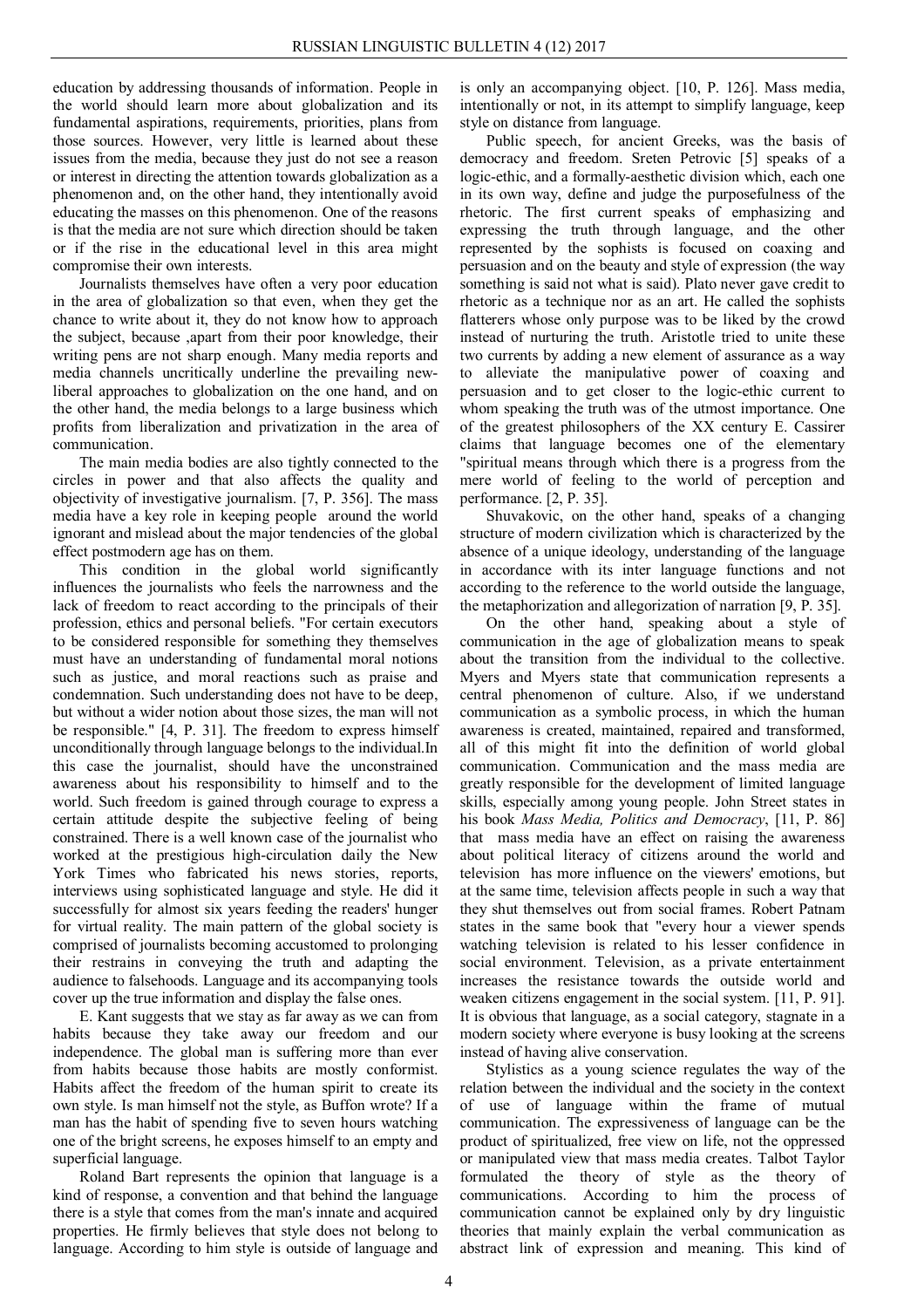criticism jeopardizes the nature of relationship between language and communication. The messages we receive in any communication influence communication more than their meaning. [3, P. 82]

In the public media where language is used every day to express different attitudes and opinions the examination of the quality of information is very important. The way in which information is received depends on the way the journalist uses language. The language used by the media must, opposed to the language of literature, respect the legitimacy of standardized language, and that is not always the case as we will see later in this text.

The loss of identity and individuality in the global era of media, political and cultural violence brings about the weakening and neglecting of the individual's style. The journalist does not stand out any more as a creator, a writer or an evaluator of reality. He does not establish, through his style, a special, remote contact with his readers or viewers but unfortunately, instead he forms a distant, formal and estranged contact.

Language culture in global, public written media in Serbia and the irregularities that occur daily in public media has been written from time to time by Egon Fekete, Ivan Klein, Serbian linguists, Milovan Danojlic, the writer who wrote the famous book *Torment with words* in 1975. Scientific papers has been reading in scientific conferences and published in magazines and anthologies. What catch the eye in most of them are, apart the language irregularities, the emphasis on the increasing domination of bureaucratic language. The most often mentioned examples are the use of decomposed predicate (give suggestion - suggest), give opinion - think), give contribution - contribute), nominalization of statements, use of gerund in different case constructions: two mps exchanged opinions, there were discussions, consultations were made, and etc.

The most concerning is the fact that apart from journalists, politicians and public figures who use the bureaucratic language its use is more frequent in every day speeches. What produces a specific alarm is that young people use this form of non standard language.

The analysis of increasing presence of bureaucratic language which impairs and violates the physiognomy of the standardized language seems to lose sight of language being above all a social category. Apart from lingual factors, there are also non-lingual factors that affect its development.

The appearance of the culture of mass society brought in a disturbance in the development tendencies of the spoken language. It disturbed the authentic language culture in relation to the language reality of the poorly educated. These changes continue to influence the language culture of all layers and ages in a society with increased intensity almost daily.

Even people with perfect knowledge of the rules of standardized language, functional styles and who consider themselves stylistically literate, cannot control the nonlingual impulses that affect language.

The criticism of culture of mass society comes from both, the rightists and the leftists. The first ones fear from anarchy being the consequence of mass society, and the other ones believe that mass culture is a product of the ruling class and that it fortifies the bourgeois value system.

Language as a key role in every cultural practice, related to linguistic meanings is definitive because it is affected not only by the creator but also by the interpreter. Every meaning has its own narrative logic that has its own story about itself and about others. Linguistics and stylistics

provide a fair basis for the deconstruction of the power that creates a platform required for the use of non proper speech; the bureaucratic language being one of them.

Roland Bart, addresses the public with the analysis of culture as a text. According to him everything that is broadcast through mass media is subjected to reading because it is a product of a labeling process. The semiology approach supposes that cultural texts are a manifestation of cultural patterns which are universal, unchangeable and that the process of labeling is always active. However, in reality, in the field, every occurrence has a set of meanings. Thus the phenomenon of intersexuality comes into existence. It strives to leave every meaning open to new and different interpretations. His famous theory about the author's death confirms the stance that there is not a phenomenon or meaning that can be interpreted in a way its author desires instead the meaning gets its value only when it is interpreted or changed by the recipient or the consumer. This means that the interests of powerful ideologists can be redirected and also the thesis of some theorists like Sandra Sharo's that bureaucratic language is imposed by the centers of power, governments, the big brother etc. If we ''translate'' Bart's interpretation of culture as a text there is one evident message, the interpreter of limited and poor text cannot really enrich his language and style. The author in her book *How to Write for the Newspaper* gives the advice to the present and future journalists, but to the authorities as well:

Bear in mind that the all the governments and managements of the world will try to make their work seem less clear because the mystification of the work is an effective way to rule without accountability. An ideal means for that purpose is language. Thereby, it does not matter if the bulky language of administration is used or the language out of which God's essence speaks, or the will of the people, or the authority of political philosophy, sociology, psychology, economy, law or any other former vocation of the politicians... The language of administration is best understood if it is not heard at all. Therefore, you should try to understand what the government is doing before engaging in political journalism. What is of no less importance is this: you should get rid of the fear from the government in order not to get confused by its language.You are left to struggle with the bureaucracies of other vocations. You would not believe but there are as many as there are different professions. [8].

# **Results**

Why do people speak and write bureaucratically? Can they resist the negative influence of mass media on their language?

The manipulation of the public would not be possible without the public's consent. Choosing a lesser evil, only in the society ruled by political terror, means agreeing to manipulation. In all other cases language offers to the public something that it wants, something that it needs or something it appreciates. What does he admire and what does he highly appreciate in a bureaucratic discourse? The society can have different values at different times and nowadays the main values are mostly western values and modernity.

In addition, since the beginning of the modern age the public has high value for the objective scientific cognition. Bureaucratic rhetoric today appropriates foreign words from western politics and economy (mostly English words) and certain features of the scientific style" [8, P. 115]

In the essence of post structuralism is that there is no objective reality which has not gone through the meanings given by the language. J. Derrida thinks that there is no way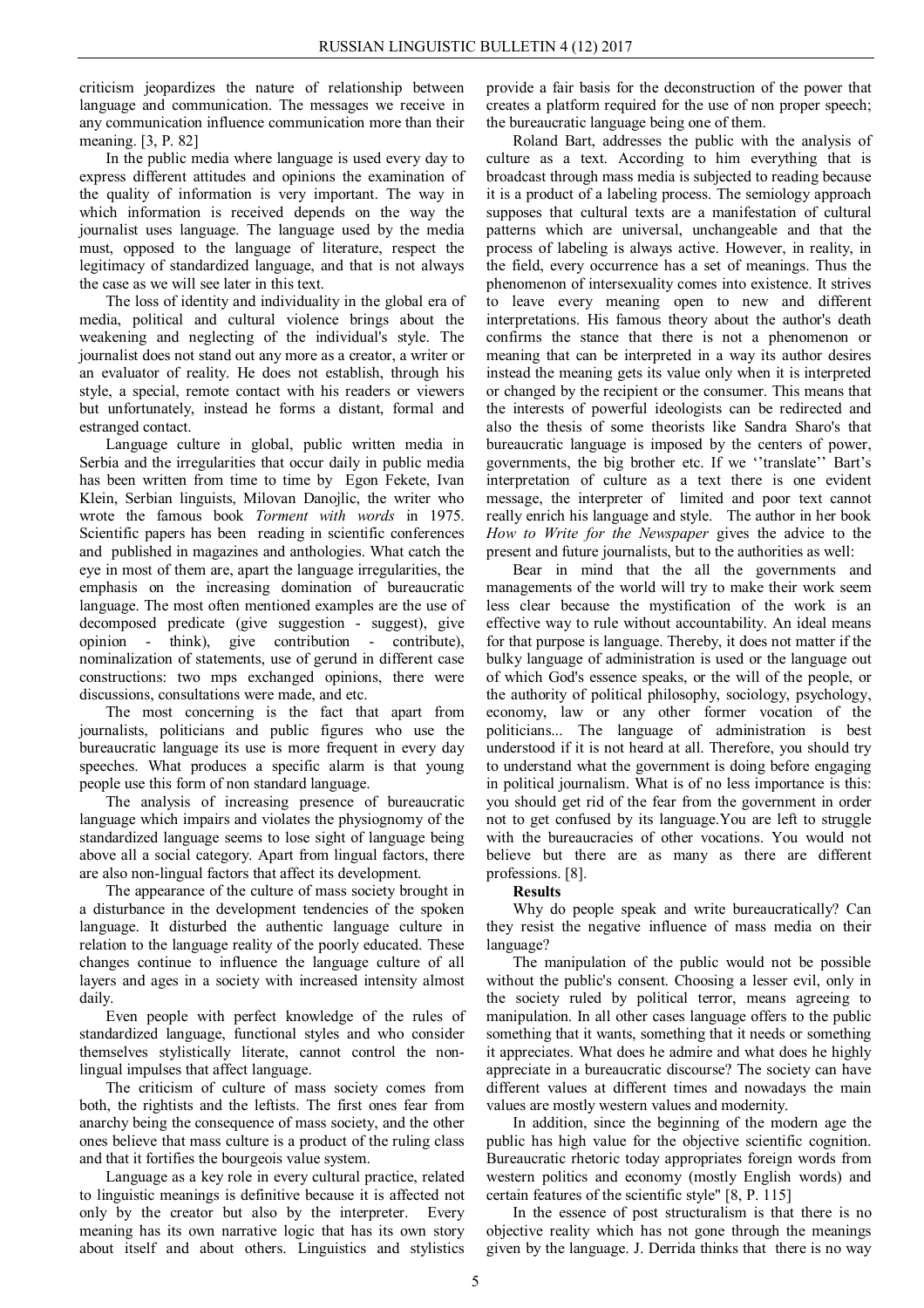to determine the truth because every spoken word actually carries the traces of what was left unspoken. Perhaps Foucault would be a better example for understanding the issue we are dealing with. He is not interested in the functioning of the language itself as much as he is interested in the social conditions which lead to the creation of discursive knowledge. According to him the speech itself is not important to society but, who is speaking and why. The representatives of mass media know that really well that the value system is relative and variable which is why throughout human history different discursive formations were dominant, formations that regulate a certain system of knowledge which cannot be compared to anything that was or that is yet to be.

Language is variable in time in relation to the new and unpredictable situations. Adoption of models and patterns for their use and functioning in communication does not happen according to a certain pattern. Every participant in communication has language ability, and the way of communicating depends on the competence of the code and communication. Communication murmurs have a considerable effect on the process of communication (insufficient attention, ideological choices, indifference etc.). An ideal speech representative (in the sense supposed by the representatives of generative grammar) who possesses an ideal language knowledge does not exist. He especially does not exist among the employed in the mass media where no formal education is required for the job. The occurrence of speech is a complex process of communication depends on the spoken situation (a non-lingual context).

For the same journalist different spoken situations could be interlocutors with different educations, ideologies, mentalities, the readiness for a concrete conversation, stage fright etc. A Serbian sociolinguist Radovanovic says:

The speech representative of course possesses the rules for choosing and using language tools depending on the type of linguistic situations together with all other rules in the part of his knowledge about language called the competency of communication [6, P. 59] Since no speech manifests itself as a completely unified whole but instead it transforms depending on who speaks to whom, with what purpose etc. Thus, a speech variation occurs which has its own style characteristic among others.

One of the main reasons for such an occurrence is that the functional stratification of language is not normatively regulated. Hence the negligence in the use of language. Many editors of the public media are not aware nor are they familiar with the speech variations or functional styles. Just like legal regulation brought about progress a kind of regulation would bring changes in language as well. Therefore, Radovanovic suggests: A language norm must explicitly point out the linguistic features of a style and specify which non-lingual conditions are needed for their choice and use. [6, P. 65].

Some theoretical premises are common for sociolinguistics and psycholinguistics in the linguistic work and actions they undertake. For example, one of them observes language not only in the systematic sphere as linguistic knowledge i.e. competency, but also in the communicational sphere as specified by Radovanovic. Very important issues are related to the problem of language acquisition, bilingualism, diglossia and multilingualism in speech interactions of any kind, organization and function of the speech act, the correlation between linguistic, cultural, social and psychological structures and occurrences, personality structures, speech act and its integration on the level of discourse, linguistic actions in the area of mass media etc. [6, P. 140].

Language itself and its stylistic actions cannot be isolated from its natural environment and from social and cultural context and be understood and interpreted by closed, abstract and stereotyped formulas. Simply put, there are no homogeneous language expressions the likes of which the representatives of traditional linguistics are trying to portray. Language, according to Georgas Mooning is not equipped in a way that it can convey the deepest experience of the individual speaking the language. The complexity of the language functions should be comprehended as a fact which warns us that it depends on the certain realized speech occurrence and speech actions within it when and in which statement some of the possible functions of language might hierarchically get to the forefront. Neither structuralisms nor generativists created the conditions to observe language in the totality of human communication activities, social, cultural, psychological and other interactions or even compare language to them. [6, P. 147]

Lesic here asks the key question, basing his assumptions on Plato's and Aristotle's postulates about style. In order to prove his thesis on the unity of thought and speech he suggested a unit he arrived at during the analysis and that contains the properties inherent to speech thought as a unity. That unit would, according to him be the meaning of the words, because meaning is neither speech nor thought, and they develop and change through history. [4, P. 102]

Apart from all the listed possible reasons that lead to the abundant use of the bureaucratic style in public media and by the students journalists to be and public figures, other reasons could be added such as the development of new technologies, the number of information which multiply by geometric progression, the replacements of words with pictures, not reading and aggressive politics of the owners and managers of mass media etc. Vigotsky firmly rejects the teachings of earlier schools about the connection between word and meaning being only associative and made under the multiple matching in the consciousness of the impression produced by the word and the impression made by the object for which the word stands for. Bureaucratic language and its style is not only a transfer of the bureaucratic bogeyman from the notorious socialism in Yugoslavia but also, and many serious language connoisseurs agree on it Fekete, Klajn, Danojlic, and others that this language "the new speech" of the global age has all the elements of the same limited speech of which Orwel wrote and the conditions for its application have finally been met in this age of mass media. Words have, according to A. Alonso infectious power that has to be considered by those who deal with stylistics. We should stop here for a moment, and consider that infectious energy of words when bureaucratic language is concerned. Polish students proved in the newspaper ''Зyцие Wарсзаwy'' how demagogic and cliché language can be. They made a table with four horizontal columns and ten vertical columns. There are a few words in each column from the bureaucratic futile dictionary from the time of socialist Poland.

Sima Avramovic in his book *Rhetoric techno* cites this example as an excellent indicator of empty bureaucratic words that can help make more than ten thousand different speeches. Each one of them sounds serious and significant but in fact they say nothing.

These relapses from the past found their place in today's global written media. Sima Avramovic calls those linguistic phrases mantras and fetishes.Language of the global age has its fetishes, notions such as Human rights, ethnic cleansing, market economy, global society, gender correctness, tolerance, multiethnic etc. Many other terms, many of which